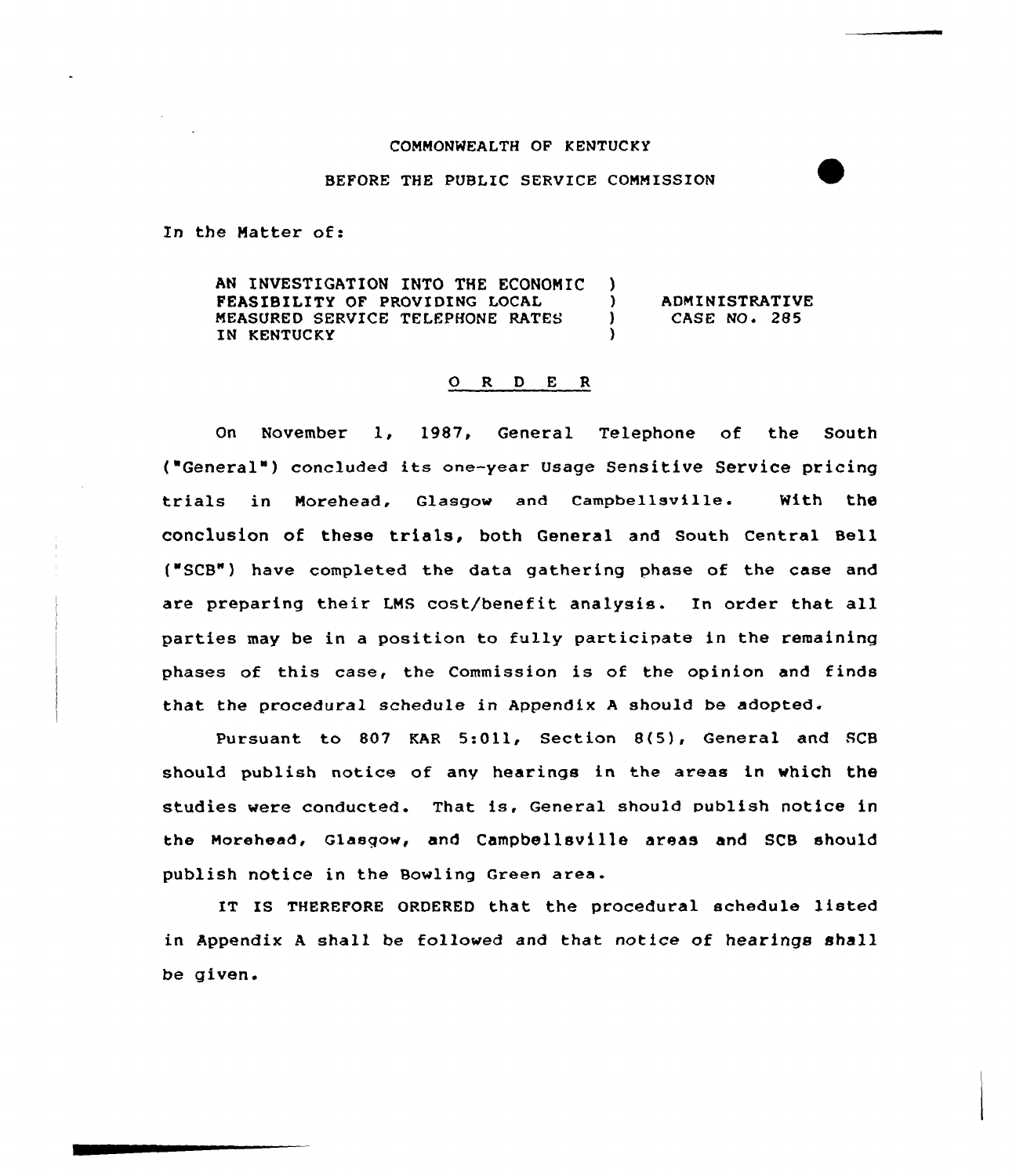Done at Frankfort, Kentucky, this 8th day of January, 1988.

PUBLIC SERVICE COMMISSION

Curril D. Neman f

ATTEST:

 $\frac{1}{2}$ 

Executive Director